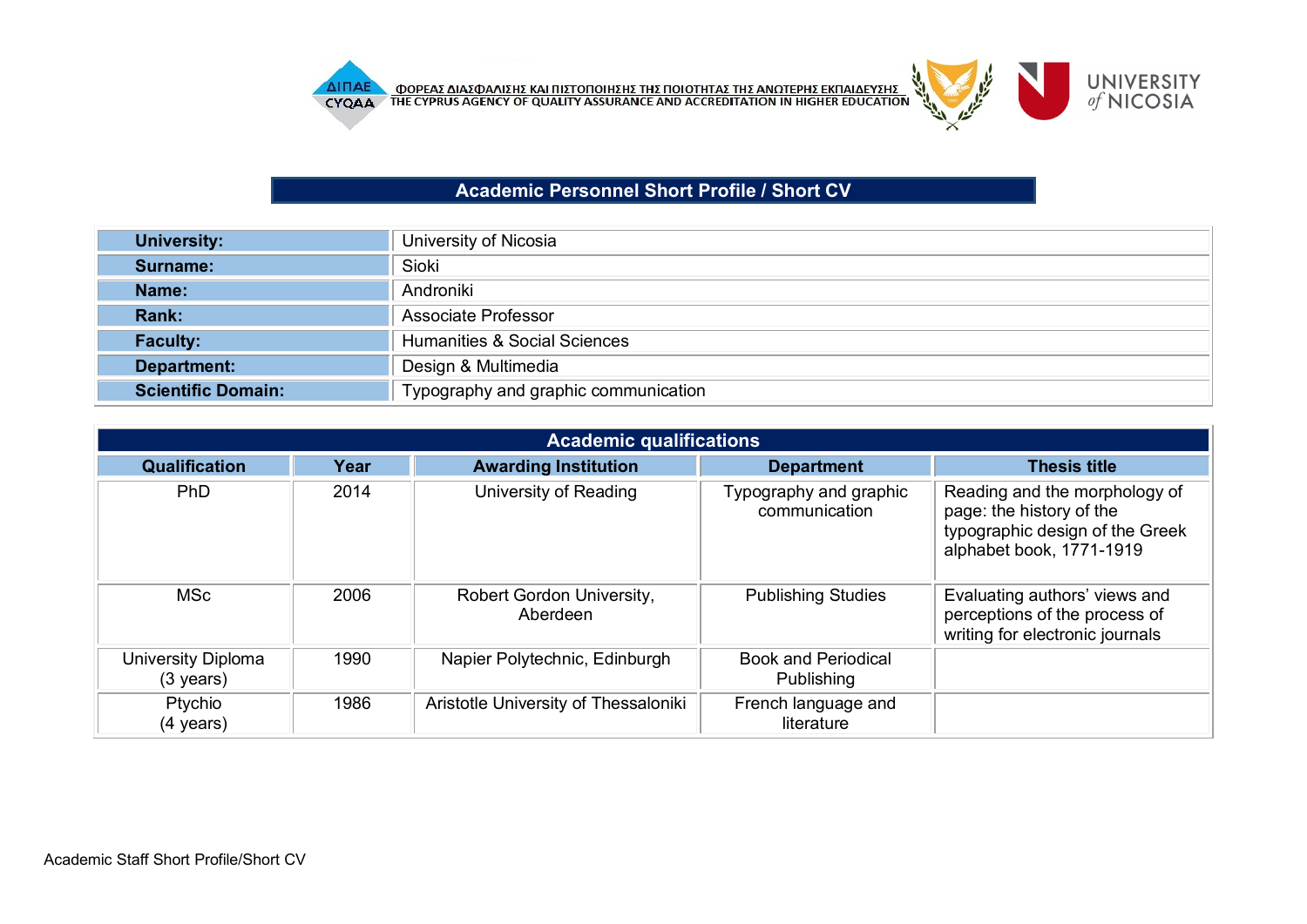| <b>Employment history</b> |       |                                       |                      |                            |  |
|---------------------------|-------|---------------------------------------|----------------------|----------------------------|--|
| Period of employment      |       |                                       |                      |                            |  |
| <b>From</b>               | To    | <b>Employer</b>                       | <b>Location</b>      | <b>Position</b>            |  |
| 2020                      | today | University of Nicosia                 | Nicosia, Cyprus      | <b>Associate Professor</b> |  |
| 2011                      | 2019  | University of Nicosia                 | Nicosia, Cyprus      | <b>Assistant Professor</b> |  |
| 2009                      | 2010  | University of Nicosia                 | Nicosia, Cyprus      | <b>Adjunct Faculty</b>     |  |
| 2004                      | 2007  | The University of Macedonia Press     | Thessaloniki, Greece | <b>Editorial Manager</b>   |  |
| 1990                      | 2004  | <b>Siokis Medical Book Publishing</b> | Thessaloniki, Greece | <b>Publishing Director</b> |  |

|                       | Key refereed journal papers, monographs, books, conference publications etc. |                                                                                                        |                         |                                                                                                                                                                                                                                                                                   |       |              |  |  |
|-----------------------|------------------------------------------------------------------------------|--------------------------------------------------------------------------------------------------------|-------------------------|-----------------------------------------------------------------------------------------------------------------------------------------------------------------------------------------------------------------------------------------------------------------------------------|-------|--------------|--|--|
| Ref.<br><b>Number</b> | Year                                                                         | <b>Title</b>                                                                                           | <b>Other</b><br>authors | <b>Journal and Publisher /</b><br><b>Conference</b>                                                                                                                                                                                                                               | Vol.  | <b>Pages</b> |  |  |
|                       | 2021                                                                         | Thinking out of the book:<br>Visual language and textual<br>form in the design of ebooks               | n/a                     | In N. Martins, D. Brandao (eds), Advances in<br>Design and Digital Communication,<br>Proceedings of the 4th International<br>Conference on Design and Digital<br>Communication, Barcelos, Portugal,<br><b>Springer Nature</b>                                                     |       | $3-12$       |  |  |
| $\overline{2}$        | 2020                                                                         | Publishing on the periphery:<br>Trade design magazines in<br>late 20th century Greece                  | n/a                     | In F. Vukic, I. Kostesic (eds), Lessons to<br>learn? Past design experiences and<br>contemporary design practices, Proceedings<br>of the ICDHS 12th International Conference<br>on Design History and Design Studies,<br>Institute for the Research of the Avant-Garde,<br>Zagreb |       | 75-84        |  |  |
| 3                     | 2019                                                                         | The postwar schoolbook as a<br>material artifact. Two Greek<br>reading textbooks from 1944.            | n/a                     | Journal of Educational Media, Memory and<br>Society                                                                                                                                                                                                                               | 11(1) | 53-72        |  |  |
| 4                     | 2019                                                                         | Neighbours on paper: A<br>contribution to the history of<br>multiscript printing in colonial<br>Cyprus | n/a                     | Cyprus Review: A Journal of Social Sciences                                                                                                                                                                                                                                       | 31(2) | 207-228      |  |  |
| 5                     | 2019                                                                         | A contribution to the history of<br>book design in Greece:                                             | n/a                     | In K. Mastoridis, N. Sioki, M. C. Dyson (eds),<br>Design for visual communication: challenges                                                                                                                                                                                     |       | 120-137      |  |  |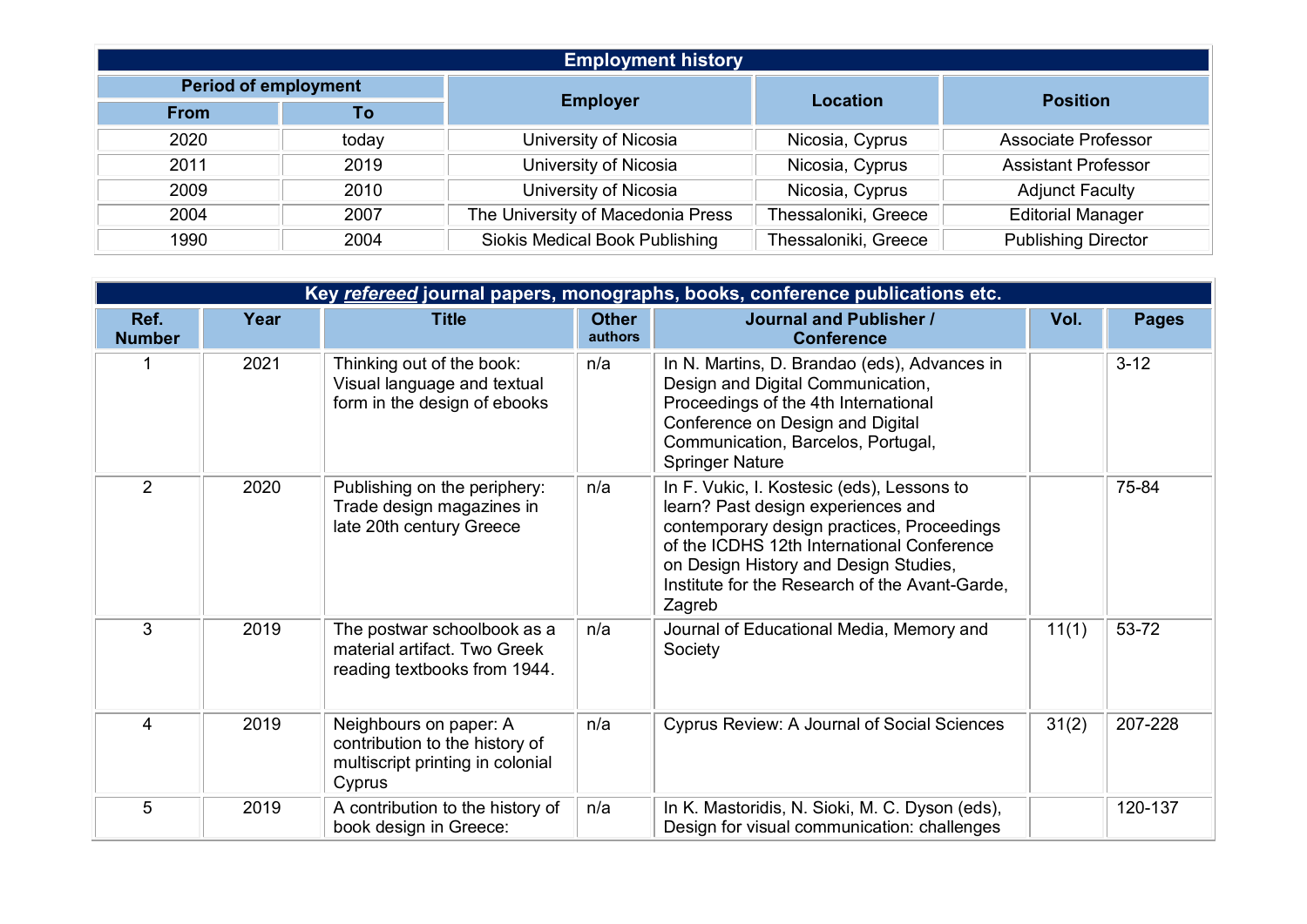|   |      | Printing the Primer with the<br>Sun                                                                                                                            |                | and priorities, Newcastle upon Tyne:<br><b>Cambridge Scholars Publishing</b>                                                  |                 |           |
|---|------|----------------------------------------------------------------------------------------------------------------------------------------------------------------|----------------|-------------------------------------------------------------------------------------------------------------------------------|-----------------|-----------|
| 6 | 2014 | a good type for books', an<br>unknown research on Greek<br>printing types used in Greek<br>alphabet books published in<br>the beginning of the 20th<br>century |                | Hyphen, a typographic forum,<br>Institute for the Study of Typography and<br><b>Visual Communication, Cyprus</b>              | Vol.10<br>no.16 | $31 - 42$ |
|   | 2012 | Serving the reader:<br>Typography and layout in<br>Greek alphabet books                                                                                        | M. C.<br>Dyson | Jaarboek voor Nederlandse<br><b>Boekgeschiedenis</b><br>[Yearbook of the Dutch Book]<br>History Association], The Netherlands | Vol.19          | 101-106   |

|                       | <b>Research Projects</b> |                                                                                                                                                                 |                                                     |                                           |  |  |
|-----------------------|--------------------------|-----------------------------------------------------------------------------------------------------------------------------------------------------------------|-----------------------------------------------------|-------------------------------------------|--|--|
| Ref.<br><b>Number</b> | <b>Date</b>              | Title                                                                                                                                                           | <b>Funded by</b>                                    | <b>Project Role</b>                       |  |  |
|                       | 2017-2020                | 'Phygital', catalyzing innovation and entrepreneurship,<br>unlocking the potential of emerging production and<br>business models (October 2017 – December 2020) | Interreg Balkan -<br>Mediterranean<br>through UNRF  | Participant                               |  |  |
| ົ                     | April 2017-<br>May 2018  | <b>Shaping Common Paths</b>                                                                                                                                     | <b>European Culture</b><br>Foundation,<br>Amsterdam | One of the two Principal<br>Investigators |  |  |

|                       | <b>Consulting Services and/or Participation in Councils / Boards/ Editorial Committees</b> |                                                                                                          |                                                       |                                                                            |  |  |
|-----------------------|--------------------------------------------------------------------------------------------|----------------------------------------------------------------------------------------------------------|-------------------------------------------------------|----------------------------------------------------------------------------|--|--|
| Ref.<br><b>Number</b> | <b>Period</b>                                                                              | Organization                                                                                             | <b>Title of Position or</b><br><b>Service</b>         | <b>Key Activities</b>                                                      |  |  |
|                       | 2018-today                                                                                 | Association Typographique<br>International (ATypl), UK                                                   | Member of the<br>'College of Reviewers'               | Review of paper abstracts for the annual ATypl<br>conference               |  |  |
| $\mathcal{P}$         | 2018-today                                                                                 | University of West Attica, Athens<br>Department of Graphic Design<br>and Visual Communication,<br>Greece | <b>Member of Advisory</b><br>Committee (3<br>members) | Supervision of a doctoral thesis (PhD)                                     |  |  |
| 3                     | 2017-today                                                                                 | International Society of<br>Typographic Designers (ISTD),<br>UK                                          | Member                                                | Support the Society's work by participating in its<br>education activities |  |  |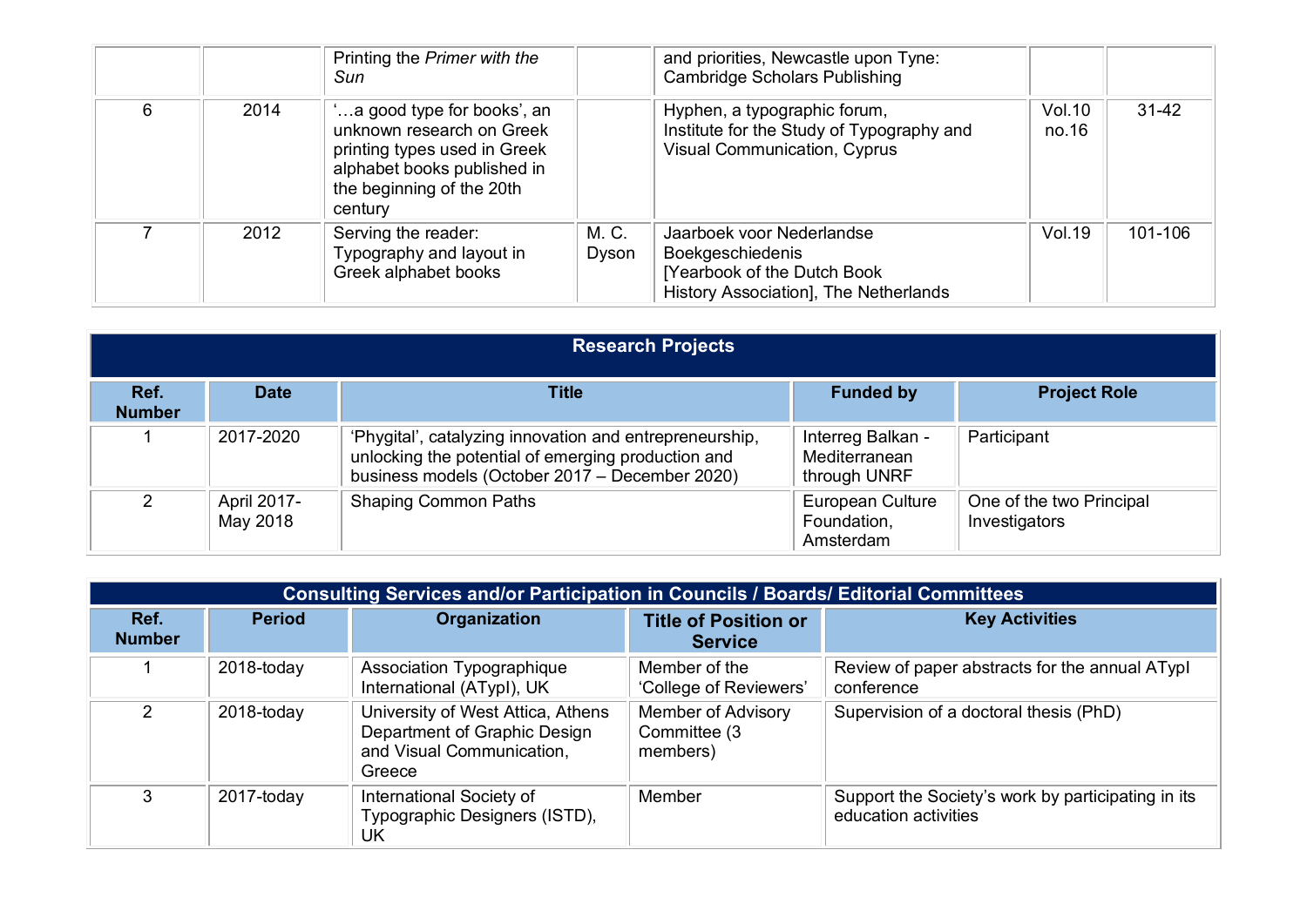|  | 2012-today | Institute for the Study of | Member of the Board | Implementation of the Institute's strategic plan |
|--|------------|----------------------------|---------------------|--------------------------------------------------|
|  |            | Typography and Visual      |                     | through research activities (conference,         |
|  |            | Communication              |                     | publication)                                     |
|  |            | (ISTVC), Nicosia, Cyprus   |                     |                                                  |

|                       | <b>Awards / International Recognition</b> |                                                                                                       |                                                    |  |  |  |
|-----------------------|-------------------------------------------|-------------------------------------------------------------------------------------------------------|----------------------------------------------------|--|--|--|
| Ref.<br><b>Number</b> | <b>Date</b>                               | <b>Title</b>                                                                                          | <b>Awarded by:</b>                                 |  |  |  |
|                       | 2017                                      | MISTD title in recognition of typographic<br>achievement and contribution to typographic<br>education | International Society of Typographic Designers, UK |  |  |  |
|                       | 2015                                      | Honoured for longstanding membership                                                                  | International Gutenberg Society, Mainz, Germany    |  |  |  |

|                    | <b>Other Achievements</b> |                                                                                                                                                                                                                                                                                  |                                           |  |  |  |
|--------------------|---------------------------|----------------------------------------------------------------------------------------------------------------------------------------------------------------------------------------------------------------------------------------------------------------------------------|-------------------------------------------|--|--|--|
| <b>Ref. Number</b> | <b>Date</b>               | <b>Title</b>                                                                                                                                                                                                                                                                     | <b>Key Activities:</b>                    |  |  |  |
|                    | 2020                      | Member of the Scientific Committee: 12th<br>conference of the International Committee for<br>Design History and Design Studies (ICDHS),<br>'Lesson to learn? Past design experiences<br>and contemporary design practices', 16-18<br>October 2020, University of Zagreb, Croatia | Review and selection of papers            |  |  |  |
| 2                  | 2020                      | Member of the Scientific Committee: The<br>International Journal of Design, Arts, and<br>Culture published by a consortium of Art &<br>Design University Departments and the<br>National Documentation Centre (Athens,<br>Greece)                                                | Editorial activities and review of papers |  |  |  |
| 3                  | 2020                      | Uncoference proceedings: Free/Libre<br>technologies, arts and the commons,<br>University of Nicosia Research Foundation,<br>Nicosia 2020 [ISBN:978-9963-711-88-8]                                                                                                                | Co-editor, proceedings volume publication |  |  |  |
| $\overline{4}$     | 2020                      | 'Posters of Cyprus: Promoting the Colony<br>during the Interwar Period', Colonial Cyprus<br>(1878-1960), International Conference in                                                                                                                                             | Presentation of Research Paper            |  |  |  |